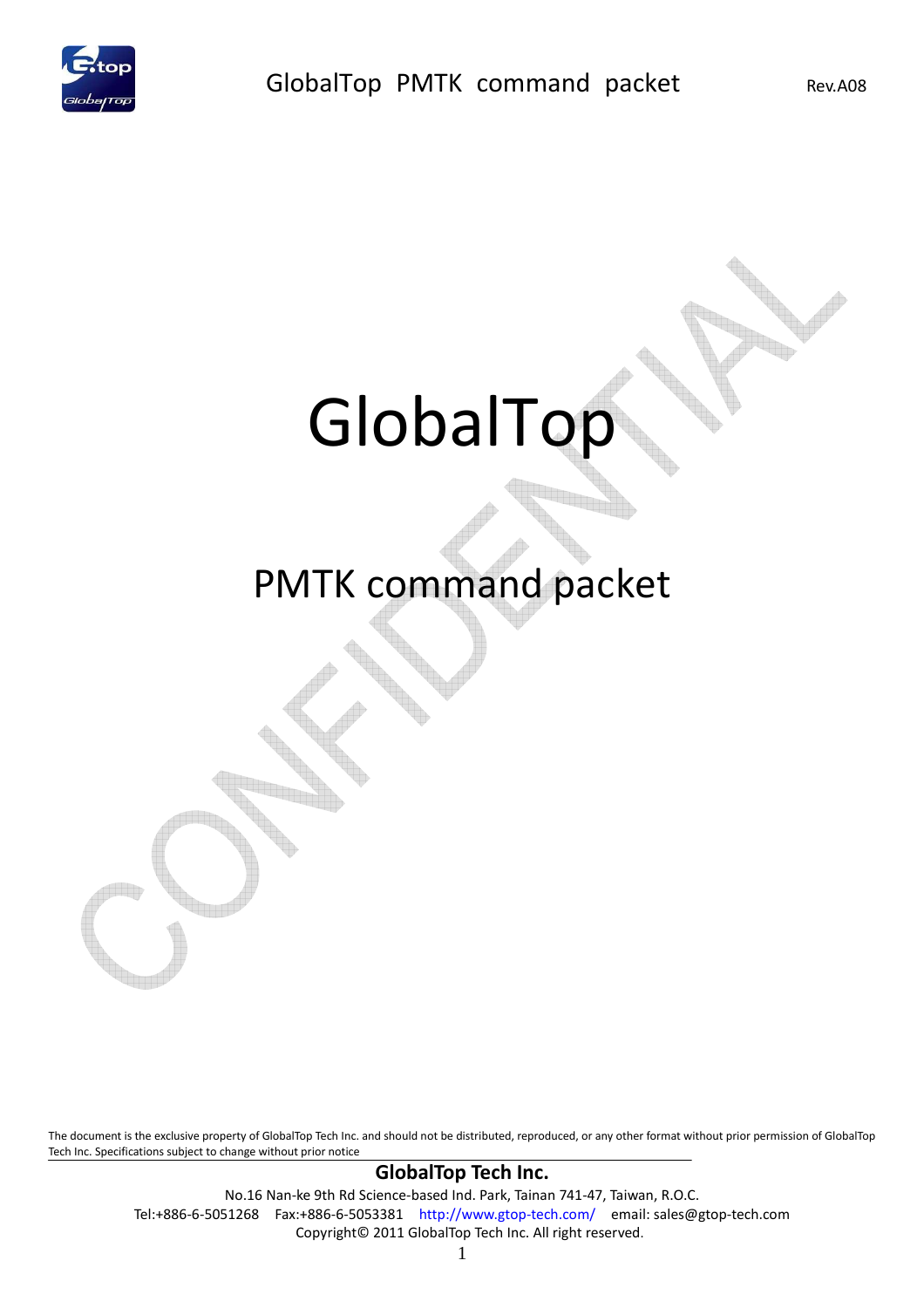

# Revision History

| <b>Revision</b> | <b>Date</b> | <b>Author</b> | <b>Description</b>                                   |  |  |
|-----------------|-------------|---------------|------------------------------------------------------|--|--|
| A03             | 2010-07-13  | <b>Brian</b>  |                                                      |  |  |
| A04             | 2010-09-09  | Gavin         | Add 001,605,705 command packet                       |  |  |
|                 |             |               | Add :Notice section                                  |  |  |
|                 |             |               | Page 4 : Modify the description about ack feedback   |  |  |
| A05             | 2010-10-20  | Gavin         | situation                                            |  |  |
|                 |             |               | Add: Nav Speed threshold command (packet             |  |  |
|                 |             |               | 397,447,527)                                         |  |  |
| A06             | 2011-05-23  | Gavin         | Page 9: Modify PMTK 314                              |  |  |
|                 |             |               | Item 6 · 7 · 13 · 14 · 15 · 16 · 17 as reserved item |  |  |
| A07             | 2011-07-22  | Hector        | Modify the description of tail page                  |  |  |
|                 |             |               | Page 7: Modify PMTK251.                              |  |  |
|                 |             |               | Add description of baud rate setting                 |  |  |
| A08             | 2011-09-01  | Hector        | Add new command for MT3339 chip                      |  |  |
|                 |             |               |                                                      |  |  |
|                 |             |               |                                                      |  |  |
|                 |             |               |                                                      |  |  |
|                 |             |               |                                                      |  |  |
|                 |             |               |                                                      |  |  |
|                 |             |               |                                                      |  |  |
|                 |             |               |                                                      |  |  |
|                 |             |               |                                                      |  |  |

The document is the exclusive property of GlobalTop Tech Inc. and should not be distributed, reproduced, or any other format without prior permission of GlobalTop Tech Inc. Specifications subject to change without prior notice

#### **GlobalTop Tech Inc.**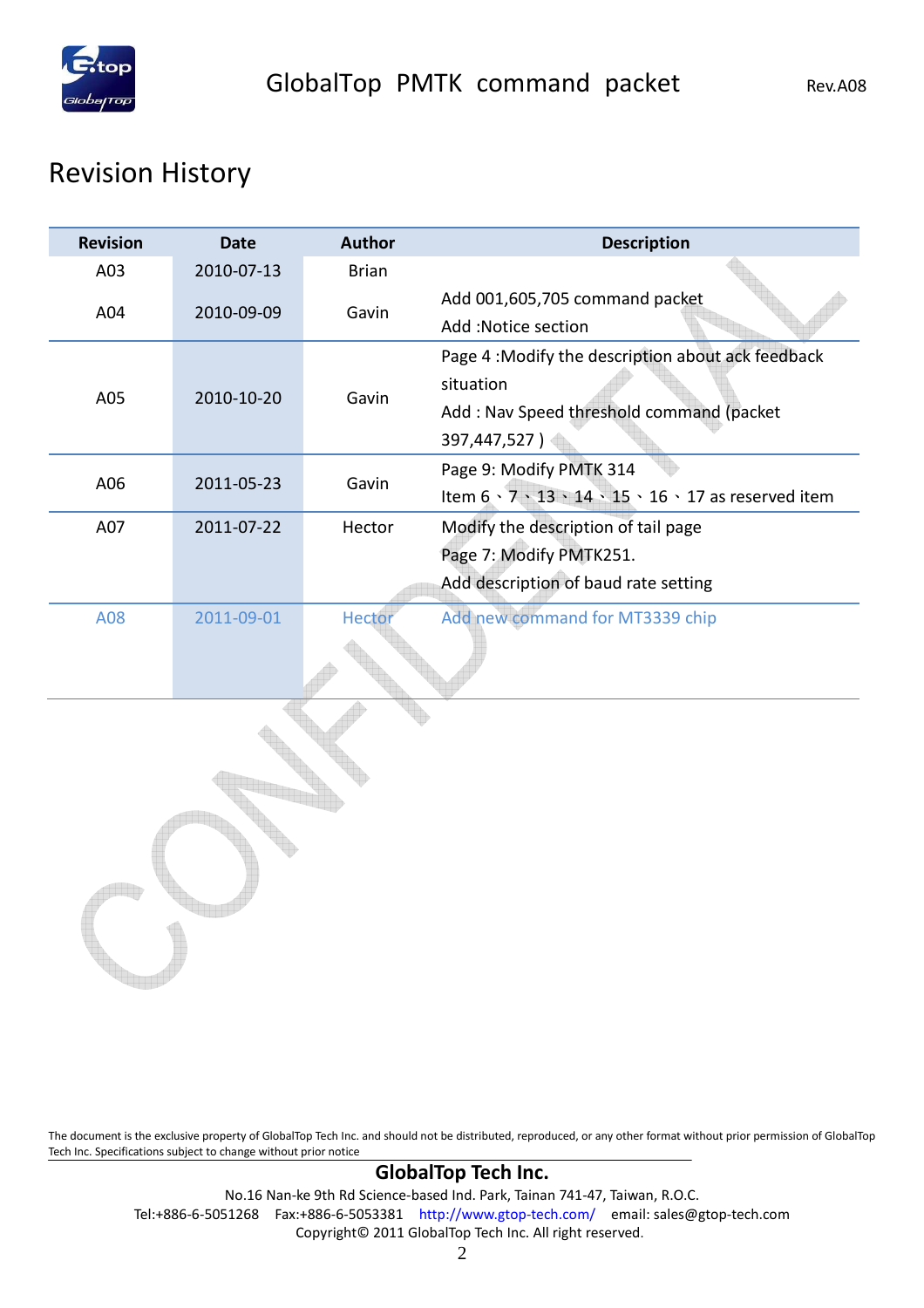

### **MTK NMEA Packet List:**

The document is the exclusive property of GlobalTop Tech Inc. and should not be distributed, reproduced, or any other format without prior permission of GlobalTop Tech Inc. Specifications subject to change without prior notice

#### **GlobalTop Tech Inc.**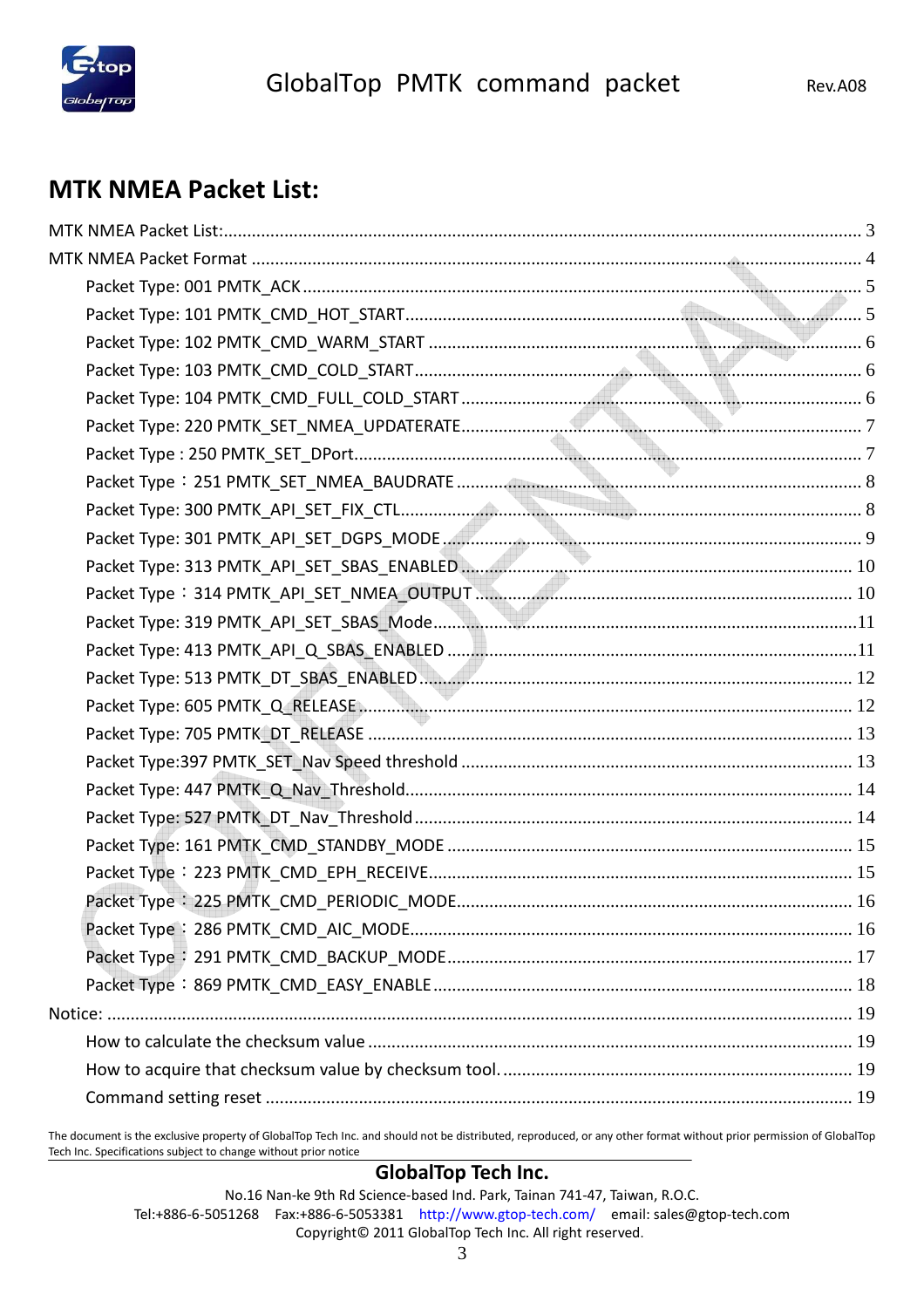

### **MTK NMEA Packet Format**

|  | Preamble TalkerID PktType DataField  * CHK1 CHK2 CR LF |  |  |  |  |  |  |  |  |
|--|--------------------------------------------------------|--|--|--|--|--|--|--|--|
|--|--------------------------------------------------------|--|--|--|--|--|--|--|--|

Maximum packet length is restricted to 255 bytes.

| Field         | Length   | <b>Type</b>                                         | Description                                                                                |
|---------------|----------|-----------------------------------------------------|--------------------------------------------------------------------------------------------|
| Preamble      | 1 byte   | Character                                           | "S"                                                                                        |
| TalkerID      | 4 byte   | Character string                                    | "PMTK"                                                                                     |
| PktType       | 3 byte   | Character string                                    | From "000" to "999", an identifier used<br>to tell the decoder how to decode the<br>packet |
| DataField     | Variable |                                                     | A "," must be inserted before each data<br>filed to help decoder process the<br>DataField  |
|               | 1 byte   | Character                                           | The star symbol is used to mark the end<br>of DataField                                    |
| CHK1.<br>CHK2 | 2 byte   | Character string                                    | Checksum of the data between<br>preamble "." and "*"                                       |
| CR, LF        | 2 byte   | Used to identify the end of a packet<br>Binary data |                                                                                            |

Sample Packet: \$PMTK000\*32<CR><LF>

To inform the sender whether or not the module has received the packet, an acknowledge packet PMTK\_ACK should be returned after the command is successfully given. Æ

| <b>Pkt</b><br>Type | Abbreviation /<br><b>Syntax</b> | Data<br>Field                                                                                                                                                                                                                                                         | меанну<br>Example /<br>Return                                        |
|--------------------|---------------------------------|-----------------------------------------------------------------------------------------------------------------------------------------------------------------------------------------------------------------------------------------------------------------------|----------------------------------------------------------------------|
| 000                | PMTK TEST                       | None                                                                                                                                                                                                                                                                  | Test Packet<br>\$PMTK000^32 <cr><lf></lf></cr>                       |
| 001                | PMTK ACK<br>PMTK001.Cmd.Flag    | Cmd: Command / packet<br>type the acknowledge<br>responds<br>Flag:<br>$0 =$ Invalid command /<br>packet<br>1 = Unsupported command<br>/ packet type<br>$2 =$ Valid command /<br>packet, but action failed<br>$3 =$ Valid command /<br>packet, and action<br>succeeded | Acknowledge of PMTK command<br>\$PMTK001.604.3°32 <cr><lf></lf></cr> |
| 010                | PMTK SYS MSG<br>PMTK010,Msq     | Msg: System message.<br>0 : Unknown<br>1: Startup                                                                                                                                                                                                                     | Output system message<br>\$PMTK010,001^2E <cr><lf></lf></cr>         |

In addition, when the GPS module is powered-on or restarted via command, both "\$PMTK010,001\*2E<CR><LF>" and \$PMTK011,MTKGPS\*08<CR><LF>" will be returned at the same time after GPS engine has successfully completed boot-up stage.

The document is the exclusive property of GlobalTop Tech Inc. and should not be distributed, reproduced, or any other format without prior permission of GlobalTop Tech Inc. Specifications subject to change without prior notice

#### **GlobalTop Tech Inc.**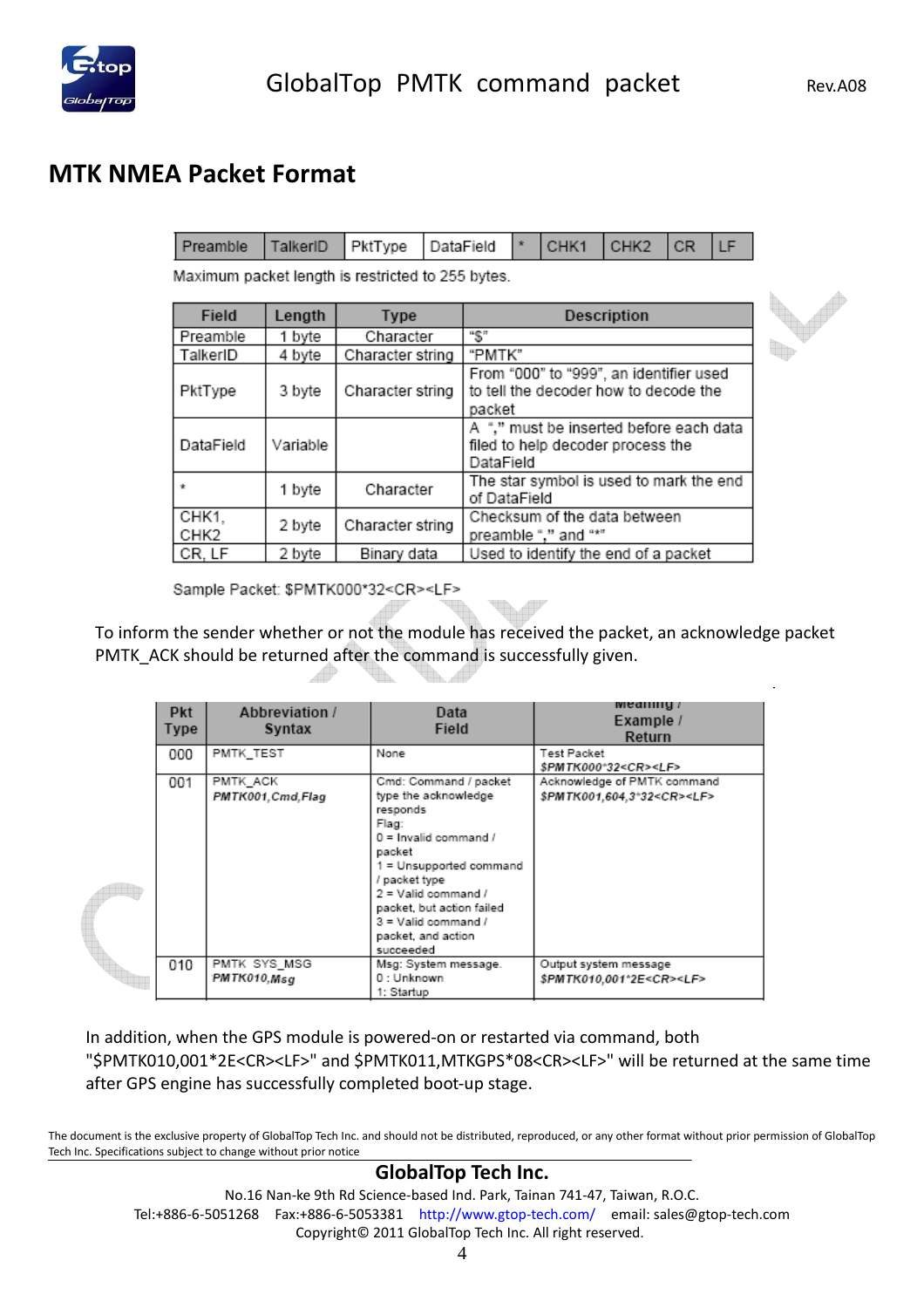

#### **Note:**

When the power of device (module) is removed, any modified setting will be lost and reset to factory default setting. If the device (module) has backup power supply through VBACKUP or coin battery, it will be able to keep the modified setting until the backup power is exhausted.

### Packet Type: 001 PMTK\_ACK

**Support Chip Type:**  MT3318、MT3329、MT3339

**Packet Meaning:**  Acknowledge of PMTK command

#### **DataField:**

PMTK001,Cmd,Flag Cmd: The command / packet type the acknowledge responds. Flag: '0' = Invalid command / packet. '1' = Unsupported command / packet type '2' = Valid command / packet, but action failed '3' = Valid command / packet, and action succeeded

**Example:**  \$PMTK001,604,3\*32<CR><LF>

### Packet Type: 101 PMTK\_CMD\_HOT\_START

**Support Chip Type:**  MT3318、MT3329、MT3339

**Packet Meaning:**  Hot Restart: Use all available data in the NV Store.

**DataField:** 

None

**Example:**  \$PMTK101\*32<CR><LF>

The document is the exclusive property of GlobalTop Tech Inc. and should not be distributed, reproduced, or any other format without prior permission of GlobalTop Tech Inc. Specifications subject to change without prior notice

#### **GlobalTop Tech Inc.**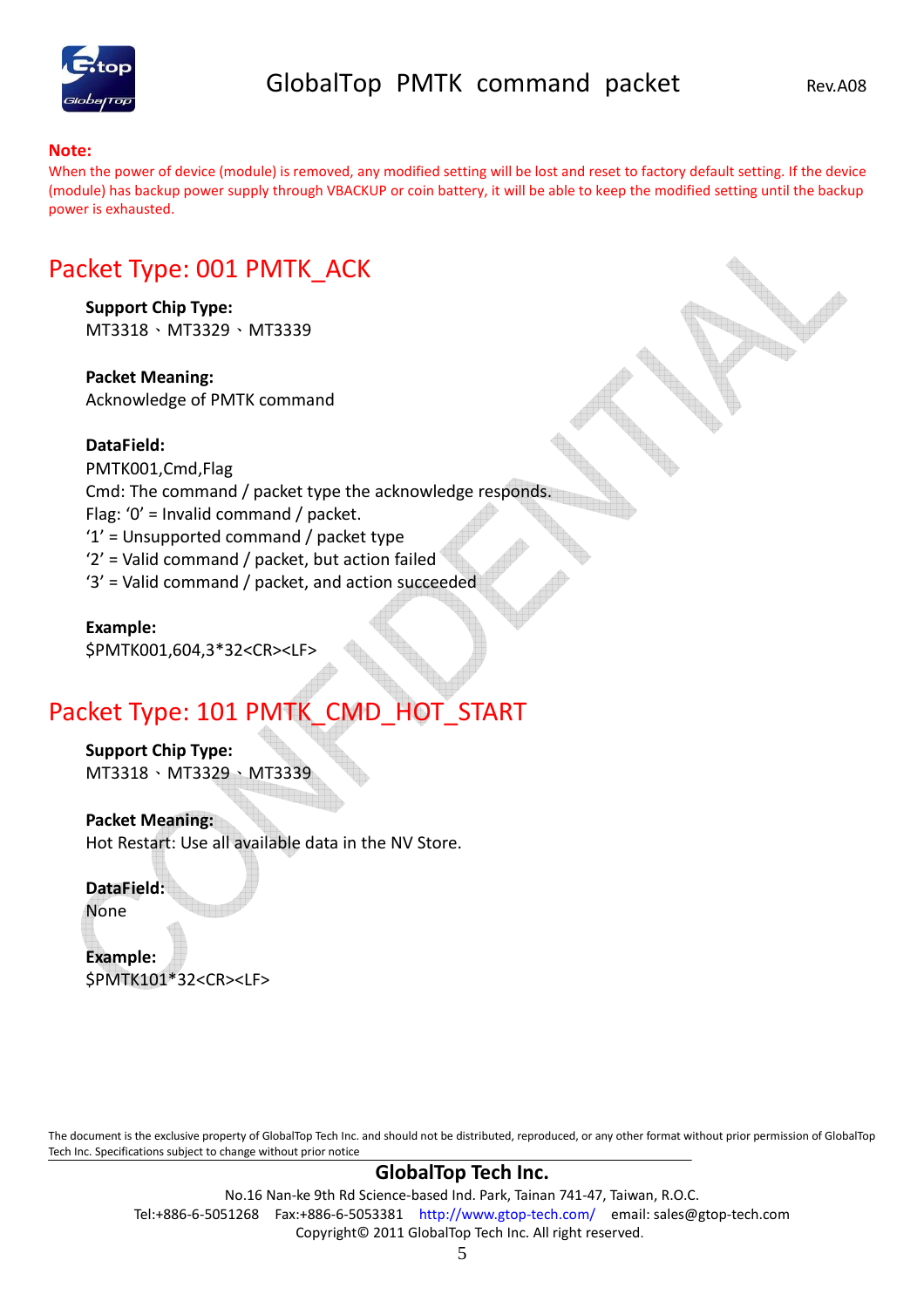

### Packet Type: 102 PMTK\_CMD\_WARM\_START

**Support Chip Type:**  MT3318、MT3329、MT3339

#### **Packet Meaning:**  Warm Restart: Don't use Ephemeris at re-start.

**DataField:**  None

**Example:**  \$PMTK102\*31<CR><LF>

# Packet Type: 103 PMTK\_CMD\_COLD\_START

**Support Chip Type:**  MT3318、MT3329、MT3339

**Packet Meaning:**  Cold Restart: Don't use Time, Position, Almanacs and Ephemeris data at re-start.

**DataField:**  None

**Example:**  \$PMTK103\*30<CR><LF>

# Packet Type: 104 PMTK\_CMD\_FULL\_COLD\_START

**Support Chip Type:**  MT3318、MT3329、MT3339

#### **Packet Meaning:**

Full Cold Restart: It's essentially a Cold Restart, but additionally clear system/user configurations at re-start. That is, reset the receiver to the factory status.

# **DataField:**

None

The document is the exclusive property of GlobalTop Tech Inc. and should not be distributed, reproduced, or any other format without prior permission of GlobalTop Tech Inc. Specifications subject to change without prior notice

#### **GlobalTop Tech Inc.**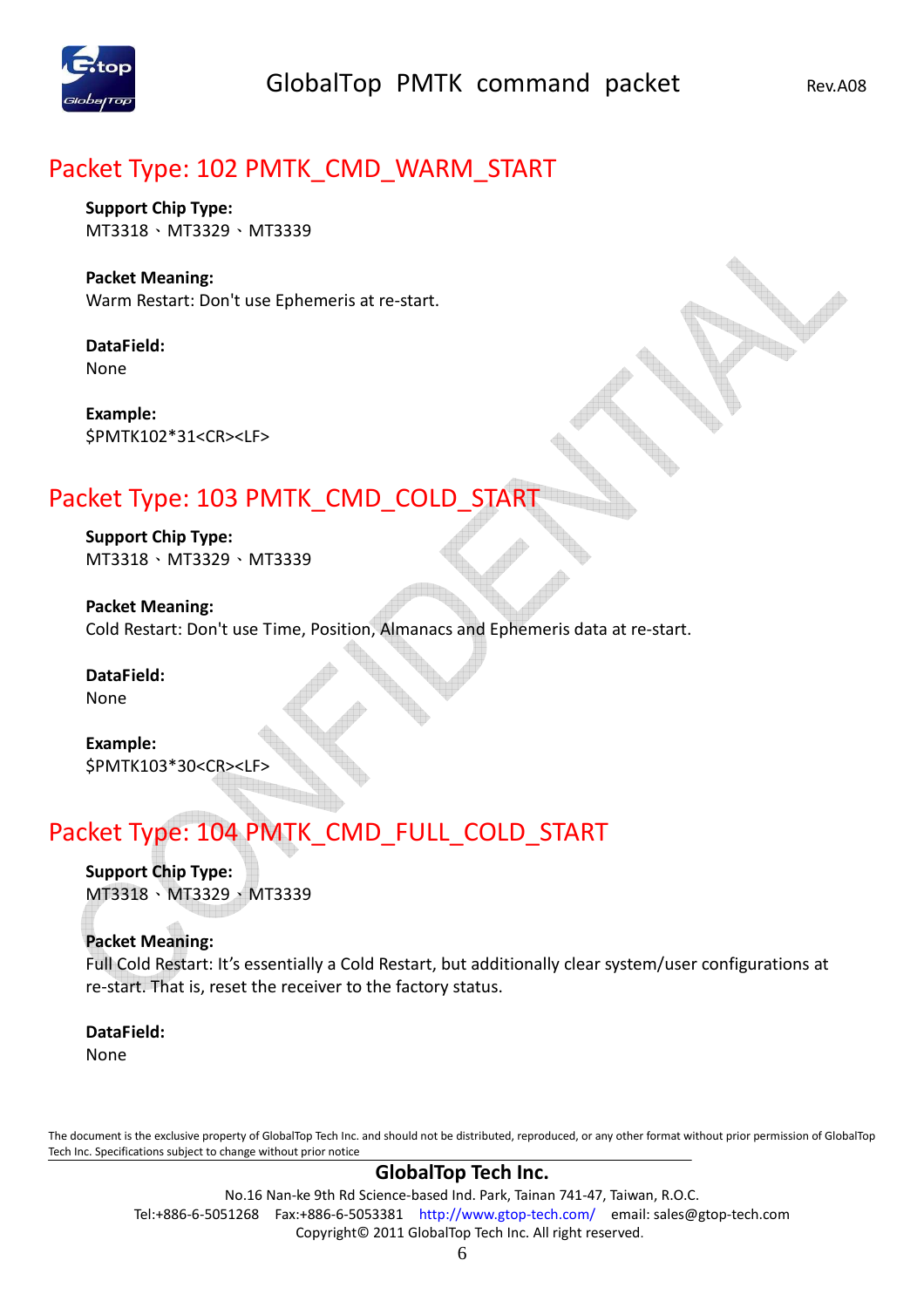

**Example:**  \$PMTK104\*37<CR><LF>

# Packet Type: 220 PMTK\_SET\_NMEA\_UPDATERATE

#### **Support Chip Type:**

MT3318、MT3329、MT3339

**Packet Meaning:**  Set NMEA port update rate

#### **DataField:**

Position fix interval (millisecond). The possible interval values range between 100 and 10000 millisecond.

#### **Example:**

\$PMTK220,1000\*1F<CR><LF> \$PMTK220, 200\*2C<CR><LF> \$PMTK220,100\*2F<CR><LF>

#### **Note**:

 $1000$ (millisecond) =  $1$ (sec)  $\rightarrow$   $1/1$  = 1Hz 200(millisecond) =  $0.2$ (sec)  $\rightarrow$  1/0.2 = 5 Hz 100(millisecond) =  $0.1$ (sec)  $\rightarrow$  1/0.1 = 10 Hz

# Packet Type : 250 PMTK\_SET\_DPort

**Support Chip Type:**  MT3318、MT3329、MT3339

**Packet meaning**  Set data port's (RTCM PORT or 2nd UART PORT) baud rate and input/output type

#### **DataField:**

PMTK250, InType, OutType, Baudrate

In Type: Data port input data type '0' = DPORT\_IN\_NONE (No data input) '1' = DPORT\_IN\_RTCM (RTCM input) '3' = DPORT\_IN\_NMEA (MTK NMEA)

#### OutType: Data port output data type

The document is the exclusive property of GlobalTop Tech Inc. and should not be distributed, reproduced, or any other format without prior permission of GlobalTop Tech Inc. Specifications subject to change without prior notice

#### **GlobalTop Tech Inc.**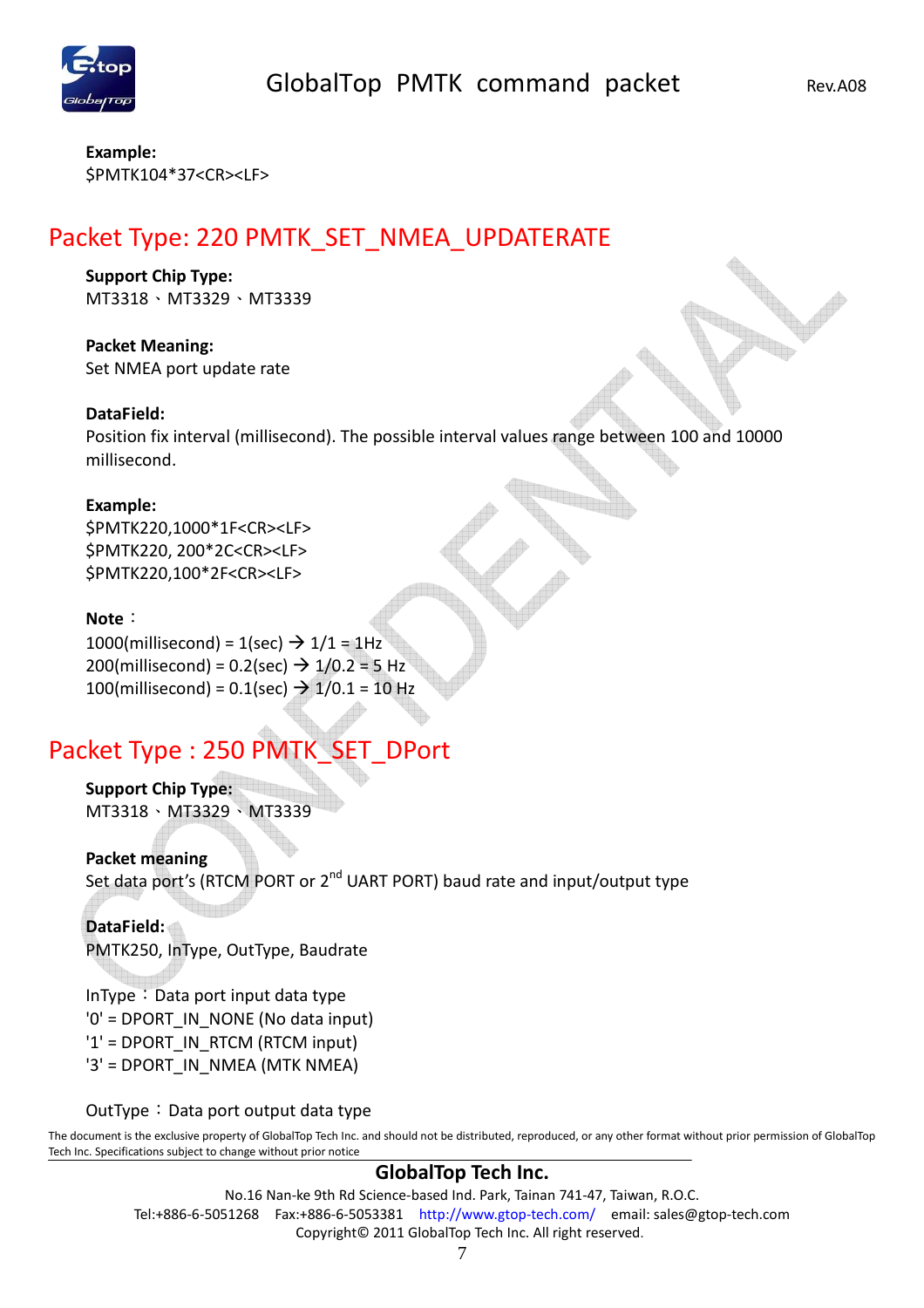

'0' = DPORT\_OUT\_NONE (No data output) '3' = DPORT\_OUT\_NMEA (MTK NMEA) Baudrate:4800,9600,14400,19200,38400,57600,115200

**Example**: \$PMTK250,1,0,9600\*17<CR><LF>

# Packet Type: 251 PMTK\_SET\_NMEA\_BAUDRATE

**Support Chip Type:**  MT3318、MT3329、MT3339

**Packet Meaning**: Set NMEA port baud rate

**DataField**: PMTK251, Baudrate Baudrate setting : 4800,9600,14400,19200,38400,57600,115200

**Example**: \$PMTK251,38400\*27<CR><LF>

**Note**: You can also restore the system default setting via issue: \$PMTK251,0\*28<CR><LF>

# Packet Type: 300 PMTK\_API\_SET\_FIX\_CTL

**Support Chip Type:**  MT3318、MT3329、MT3339

**Packet Meaning:**  API Set Fix Ctl This parameter controls the rate of position fixing activity.

**DataField:**  PMTK300,FixInterval,0,0,0,0 FixInterval (millisecond): Position fix interval, it must be larger than 200.

**Example**: \$PMTK300,1000,0,0,0,0\*1C<CR><LF>

The document is the exclusive property of GlobalTop Tech Inc. and should not be distributed, reproduced, or any other format without prior permission of GlobalTop Tech Inc. Specifications subject to change without prior notice

#### **GlobalTop Tech Inc.**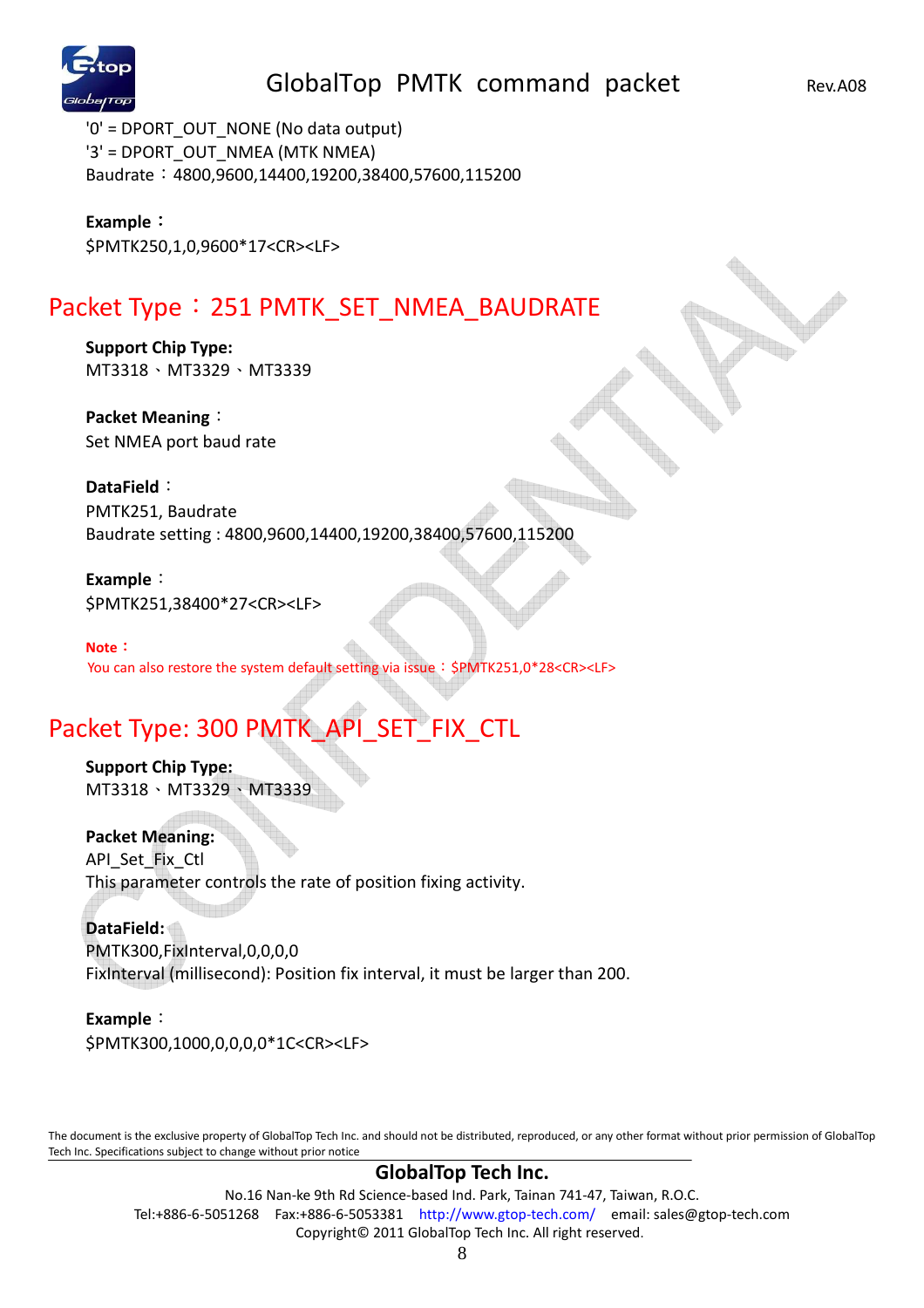

# Packet Type: 301 PMTK\_API\_SET\_DGPS\_MODE

**Support Chip Type:**  MT3318、MT3329、MT3339

#### **Packet Meaning:**

API\_Set\_Dgps\_Mode DGPS correction data source mode.

#### **DataField:**

PMTK301,Mode Mode: DGPS data source mode. '0' = No DGPS source  $'1' = RTCM$  $'2'$  = WAAS

**Example:**  \$PMTK301,1\*2D<CR><LF>

#### **Note:**

If you wish to set DGPS mode to RTCM, please use PMTK250 first to set RTCM baud rate before using this command

The document is the exclusive property of GlobalTop Tech Inc. and should not be distributed, reproduced, or any other format without prior permission of GlobalTop Tech Inc. Specifications subject to change without prior notice

#### **GlobalTop Tech Inc.**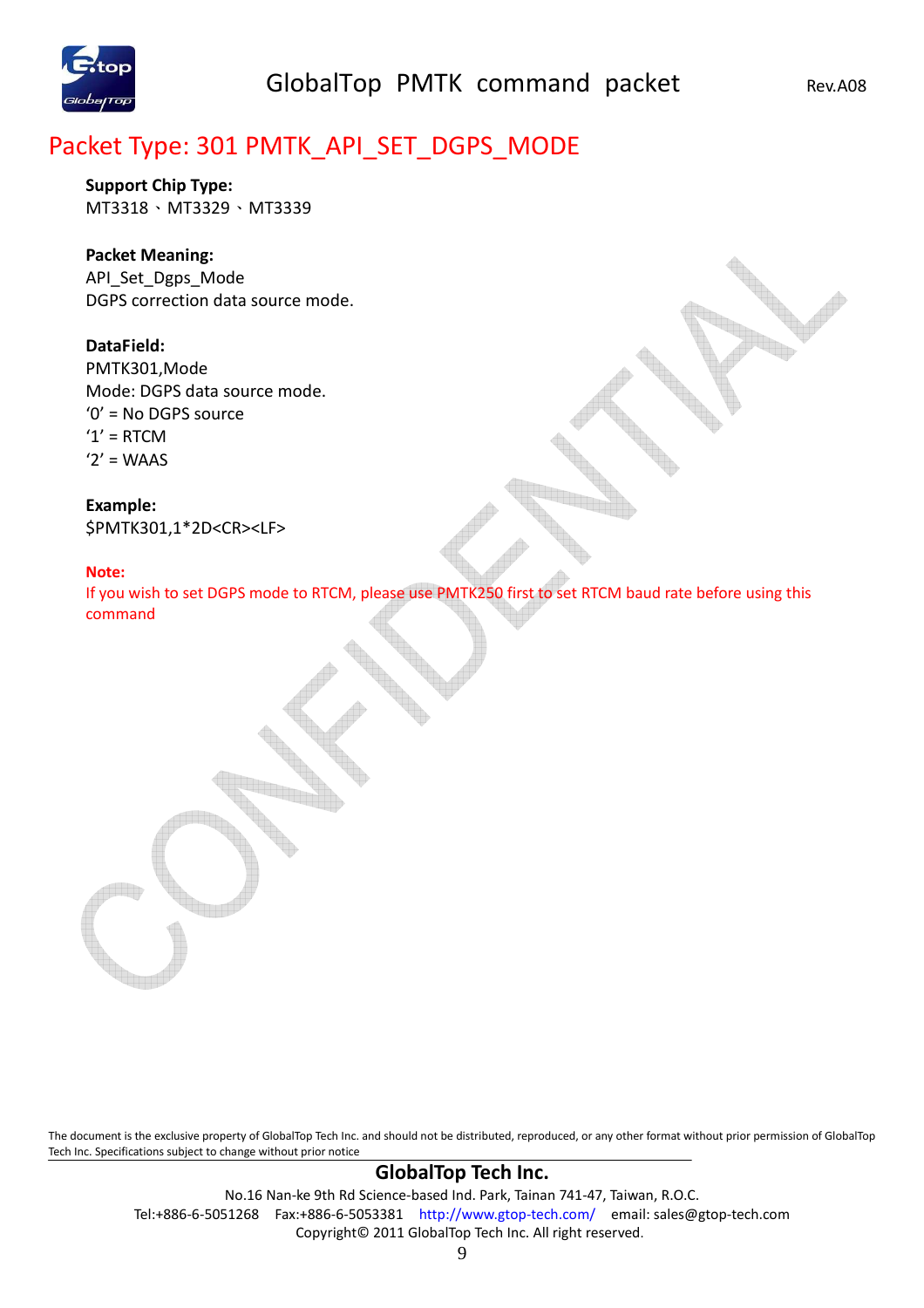

# Packet Type: 313 PMTK\_API\_SET\_SBAS\_ENABLED

**Support Chip Type:**  MT3318、MT3329、MT3339

**Packet Meaning:**  API Set Sbas Enabled Enable to search a SBAS satellite or not.

**DataField:**  PMTK313,Enabled '0' = Disable  $'1'$  = Enable

**Example:**  \$PMTK313,1\*2E<CR><LF>

# Packet Type: 314 PMTK\_API\_SET\_NMEA\_OUTPUT

**Support Chip Type:**  MT3318、MT3329、MT3339

**Packet Meaning**: API\_Set\_NMEA\_Out Set NMEA sentence output frequencies

#### **DataField**:

There are totally 19 data fields that present output frequencies for the 19 supported NMEA sentences individually.

#### **Supported NMEA Sentences**

0 NMEA\_SEN\_GLL, // GPGLL interval - Geographic Position - Latitude longitude 1 NMEA\_SEN\_RMC, // GPRMC interval - Recommended Minimum Specific GNSS Sentence 2 NMEA\_SEN\_VTG, // GPVTG interval - Course over Ground and Ground Speed 3 NMEA\_SEN\_GGA, // GPGGA interval - GPS Fix Data 4 NMEA\_SEN\_GSA, // GPGSA interval - GNSS DOPS and Active Satellites 5 NMEA\_SEN\_GSV, // GPGSV interval - GNSS Satellites in View 6 //Reserved

- 7 //Reserved
- 13 //Reserved
- 14 //Reserved
- 15 //Reserved

The document is the exclusive property of GlobalTop Tech Inc. and should not be distributed, reproduced, or any other format without prior permission of GlobalTop Tech Inc. Specifications subject to change without prior notice

#### **GlobalTop Tech Inc.**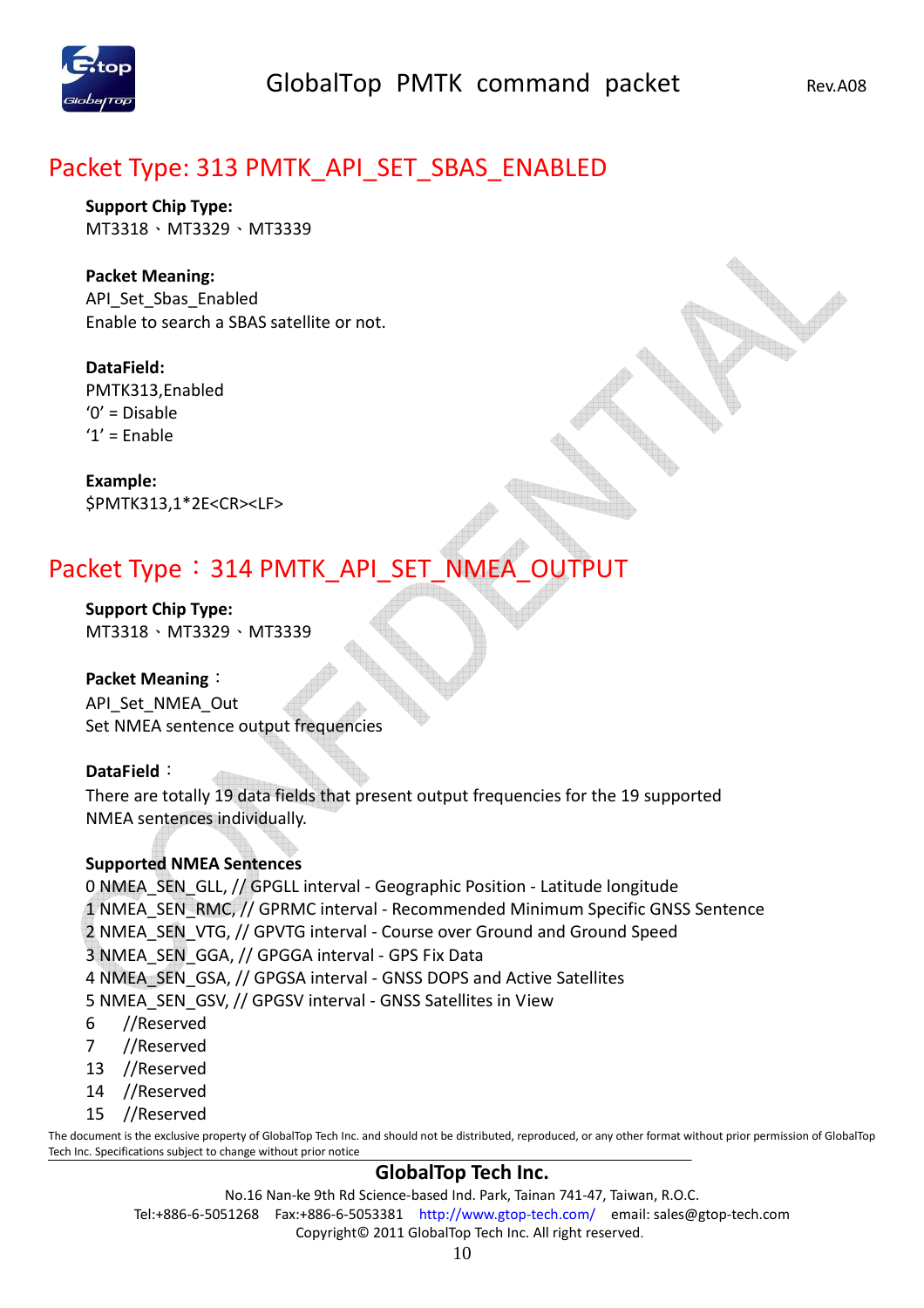

- 16 //Reserved
- 17 //Reserved

18 NMEA\_SEN\_MCHN, // PMTKCHN interval – GPS channel status

#### **Supported Frequency Setting**

- 0 Disabled or not supported sentence
- 1 Output once every one position fix
- 2 Output once every two position fixes
- 3 Output once every three position fixes
- 4 Output once every four position fixes
- 5 Output once every five position fixes

#### **Example:**

\$PMTK314,1,1,1,1,1,5,0,0,0,0,0,0,0,0,0,0,0,0,0\*2C<CR><LF>

#### **Note:**

This command set GLL output frequency to be outputting once every 1 position fix, and RMC to be outputting once every 1 position fix, and so on. You can also restore the system default setting via issue: \$PMTK314,-1\*04<CR><LF>

# Packet Type: 319 PMTK\_API\_SET\_SBAS\_Mode

**Support Chip Type:**  MT3318、MT3329、MT3339

#### **Packet Meaning:**

API\_Set\_Sbas Mode\_Selection Choose SBAS satellite test mode

#### **DataField:**

PMTK319,Mode '0' = testing mode '1' = Integrity mode

#### **Example:**  \$PMTK319,0\*25<CR><LF> \$PMTK319,1\*24<CR><LF>

# Packet Type: 413 PMTK\_API\_Q\_SBAS\_ENABLED

**Support Chip Type:**  MT3318、MT3329、MT3339

#### **Packet Meaning:**

The document is the exclusive property of GlobalTop Tech Inc. and should not be distributed, reproduced, or any other format without prior permission of GlobalTop Tech Inc. Specifications subject to change without prior notice

#### **GlobalTop Tech Inc.**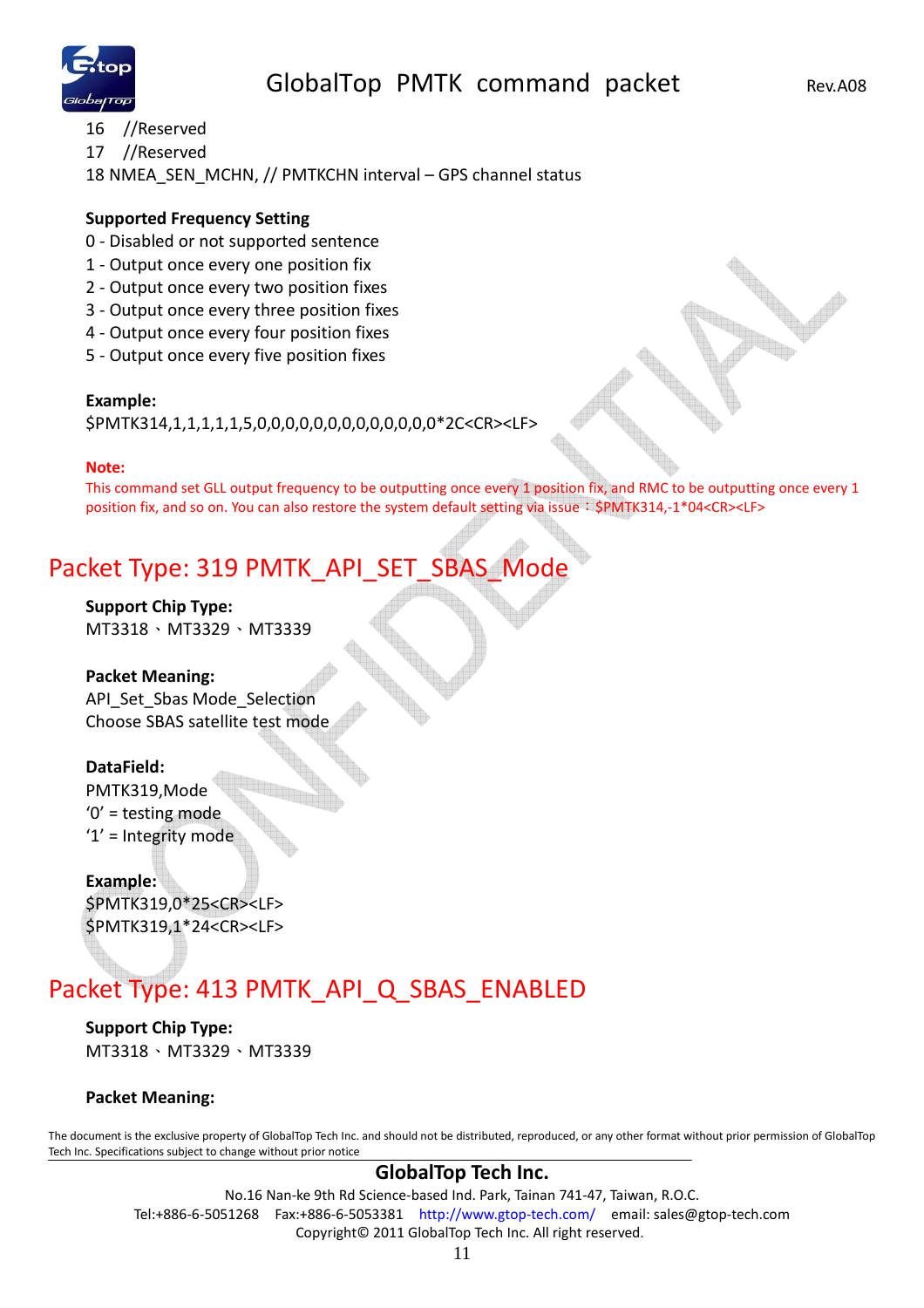

API Query Sbas Enabled

**DataField:**  None

**Return:**  PMTK\_DT\_SBAS\_ENABLED

**Example:**  \$PMTK413\*34<CR><LF>

# Packet Type: 513 PMTK\_DT\_SBAS\_ENABLED

**Support Chip Type:**  MT3318、MT3329、MT3339

### **Packet Meaning:**

Enable to search a SBAS satellite or not.

#### **DataField:**

PMTK513,Enabled '0' = Disable  $'1'$  = Enable

**Example:**  \$PMTK513,1\*28<CR><LF>

# Packet Type: 605 PMTK\_Q\_RELEASE

**Support Chip Type:**  MT3318、MT3329、MT3339

**Packet Meaning:** 

Query the firmware release information.

**DataField:**  NONE

**Return:**  PMTK\_DT\_RELEASE

The document is the exclusive property of GlobalTop Tech Inc. and should not be distributed, reproduced, or any other format without prior permission of GlobalTop Tech Inc. Specifications subject to change without prior notice

#### **GlobalTop Tech Inc.**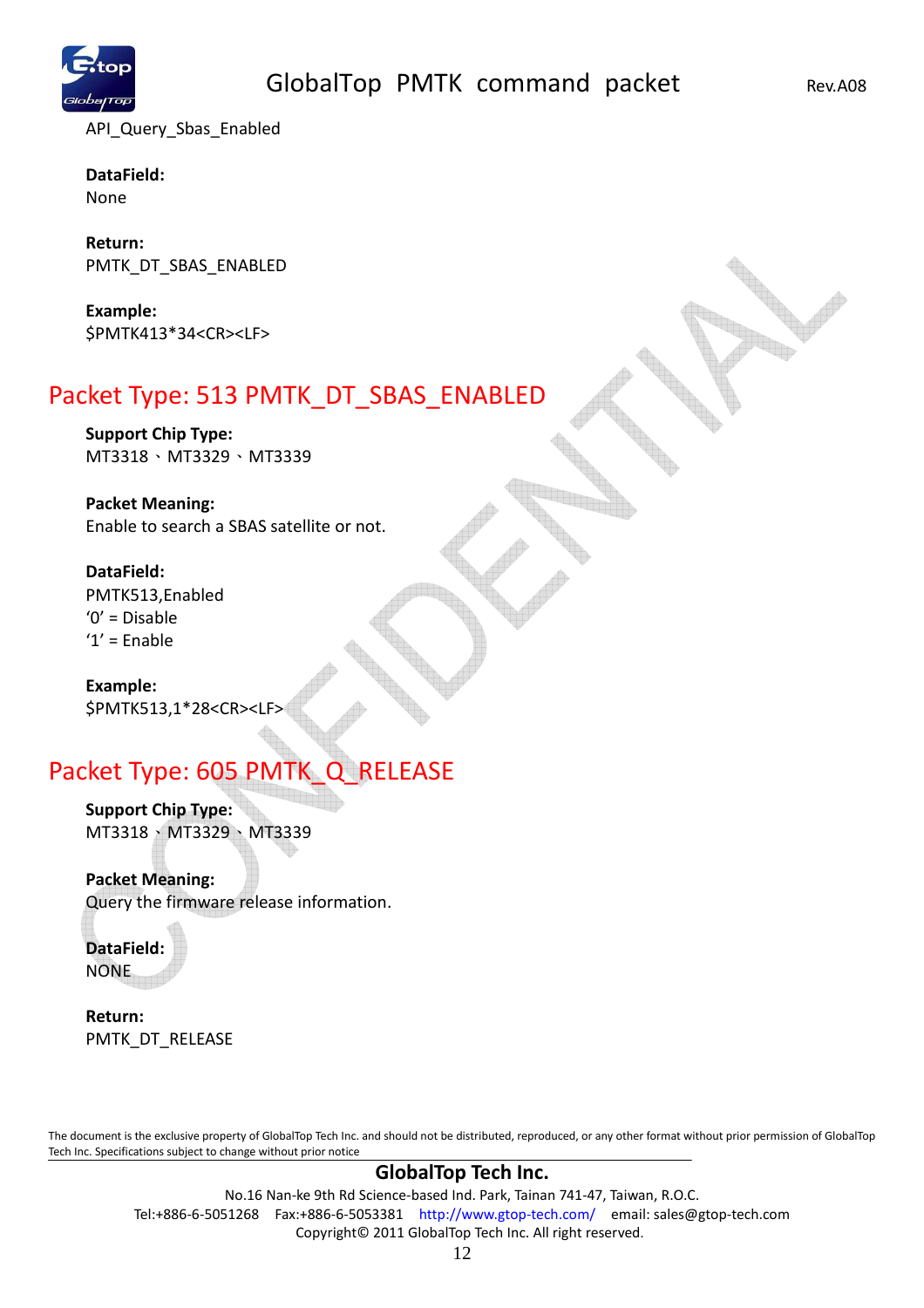

**Example:**  \$PMTK605\*31<CR><LF>

# Packet Type: 705 PMTK\_DT\_RELEASE

#### **Support Chip Type:**

MT3318、MT3329、MT3339

#### **Packet Meaning:**  Firmware release information.

#### **DataField:**

PMTK705, ReleaseStr, Build ID, Internal USE 1, ( Internal USE 2) ReleaseStr: Firmware release name and version 3318 : Mcore\_x.x 3329 : AXN\_x.x Build\_ID: for firmware version control Internal USE 1: Internal only Internal USE 2: Internal only

#### **Example:**

\$PMTK705,AXN\_1.3,2102,ABCD,\*14<CR><LF>

# Packet Type:397 PMTK SET Nav Speed threshold

# **Support Chip Type:**

MT3318、MT3329、MT3339

#### **Packet Meaning:**

If the speed is slower than the specified threshold, the output position will stay free zed. For Car navigation application (high speed),the suggestion is that set the threshold to prevent some position drift phenomenon

for Sport or Bike application or stationary application (low speed),the suggestion is that disable the function to get the real position change information

User can test the appropriate parameters based on specified application

#### **DataField:**

PMTK397,Nav Speed threshold Nav Speed threshold: 0/ 0.2/ 0.4/ 0.6/ 0.8/ 1.0/1.5/2.0 (m/s) Disable:Nav Speed threshold is set to 0 m/sec

#### **Example:**

The document is the exclusive property of GlobalTop Tech Inc. and should not be distributed, reproduced, or any other format without prior permission of GlobalTop Tech Inc. Specifications subject to change without prior notice

#### **GlobalTop Tech Inc.**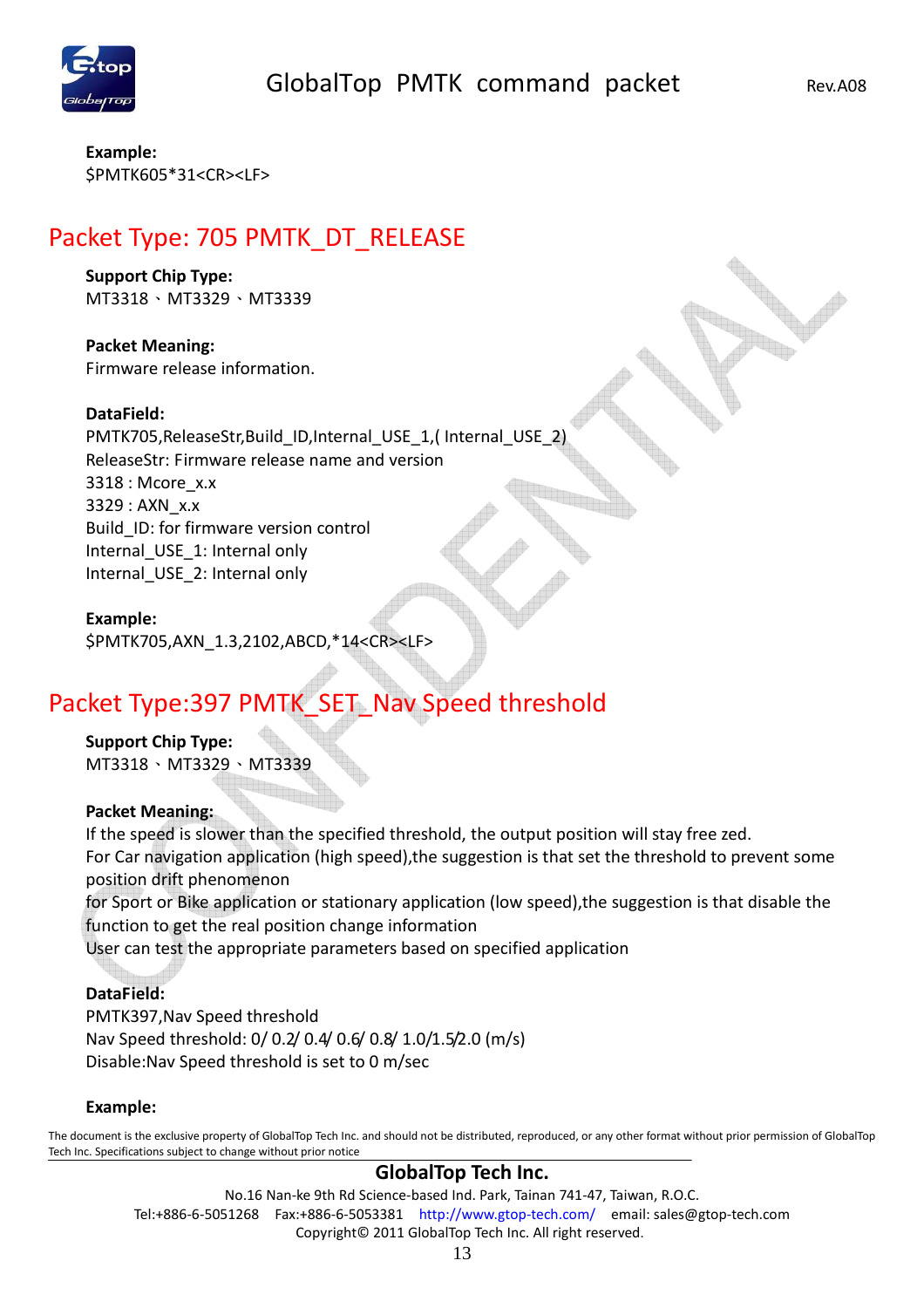

\$PMTK397,0.2\*3F<CR><LF> \$PMTK397,2.0\*3F<CR><LF>

### Packet Type: 447 PMTK Q Nav Threshold

**Support Chip Type:**  MT3318、MT3329、MT3339

**Packet Meaning:**  Query current Nav Speed threshold setting.

**DataField:**  NONE

Return: PMTK\_DT\_Nav\_Threshold

**Example:**  \$PMTK447\*35<CR><LF>

### Packet Type: 527 PMTK\_DT\_Nav\_Threshold

**Support Chip Type:**  MT3318、MT3329、MT3339

**Packet Meaning:**  Current Nav Speed threshold setting

**DataField:**  PMTK527,Current Nav\_Threshold Current Nav\_Threshold: The range is 0/ 0.2/ 0.4/ 0.6/ 0.8/ 1.0/1.5/2.0 (m/s)

# **Example:**

\$PMTK527,0.20\*02<CR><LF> \$PMTK527,2.00\*02<CR><LF> \$PMTK527,0.00\*00<CR><LF>

The document is the exclusive property of GlobalTop Tech Inc. and should not be distributed, reproduced, or any other format without prior permission of GlobalTop Tech Inc. Specifications subject to change without prior notice

#### **GlobalTop Tech Inc.**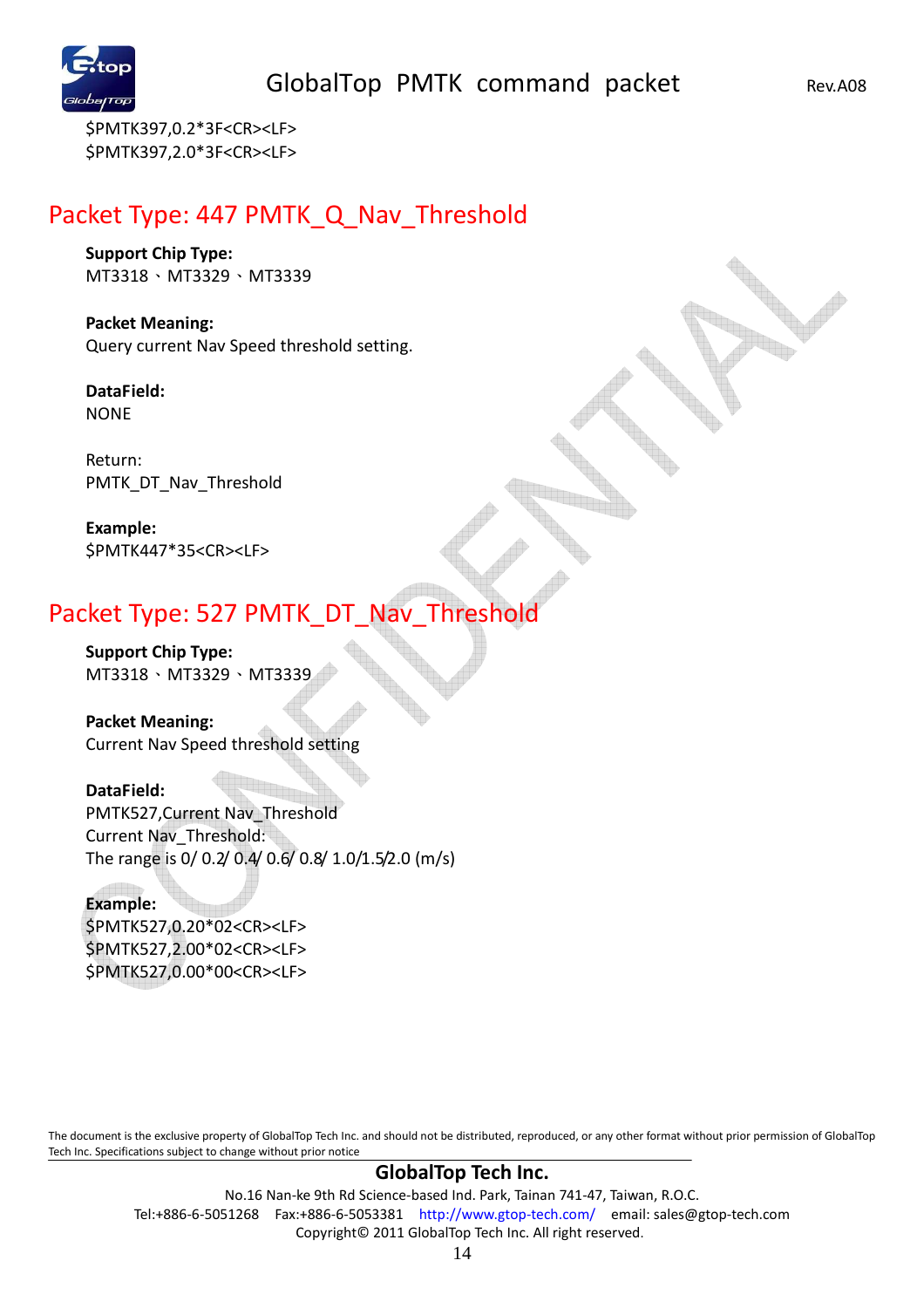

### Packet Type: 161 PMTK\_CMD\_STANDBY\_MODE

**Support Chip Type:**  MT3339

#### **Packet Meaning:**

Enter standby mode for power saving.

#### **DataField:**

PMTK161,Type Type: Standby type '0' =Sleep mode

**Example:**  \$PMTK161,0\*28<CR><LF>

#### **Note**:

Software on Host side sends any byte to wake up from standby mode.

# Packet Type: 223 PMTK\_CMD\_EPH\_RECEIVE

**Support Chip Type:**  MT3339

**Packet Meaning**:

It means the module needs to extend the time for ephemeris data receiving under what situation.

#### **DataField**:

PMTK223,SV,SNR,Extension threshold, Extension gap

SV: it means the module need extend the time to receive more ephemeris data while the number of satellite without ephemeris data.

SNR: it means the module needs to enable the ephemeris data receiving while the SNR of satellite is more than the setting value.

Extension threshold (millisecond): extension time for ephemeris data receiving Extension (millisecond): gap time between EPE data receiving

#### **Example**:

\$PMTK223,1,30,180000,60000\*16<CR><LF>

#### **Note**:

The command is recommended with **PMTK225** command.

The document is the exclusive property of GlobalTop Tech Inc. and should not be distributed, reproduced, or any other format without prior permission of GlobalTop Tech Inc. Specifications subject to change without prior notice

#### **GlobalTop Tech Inc.**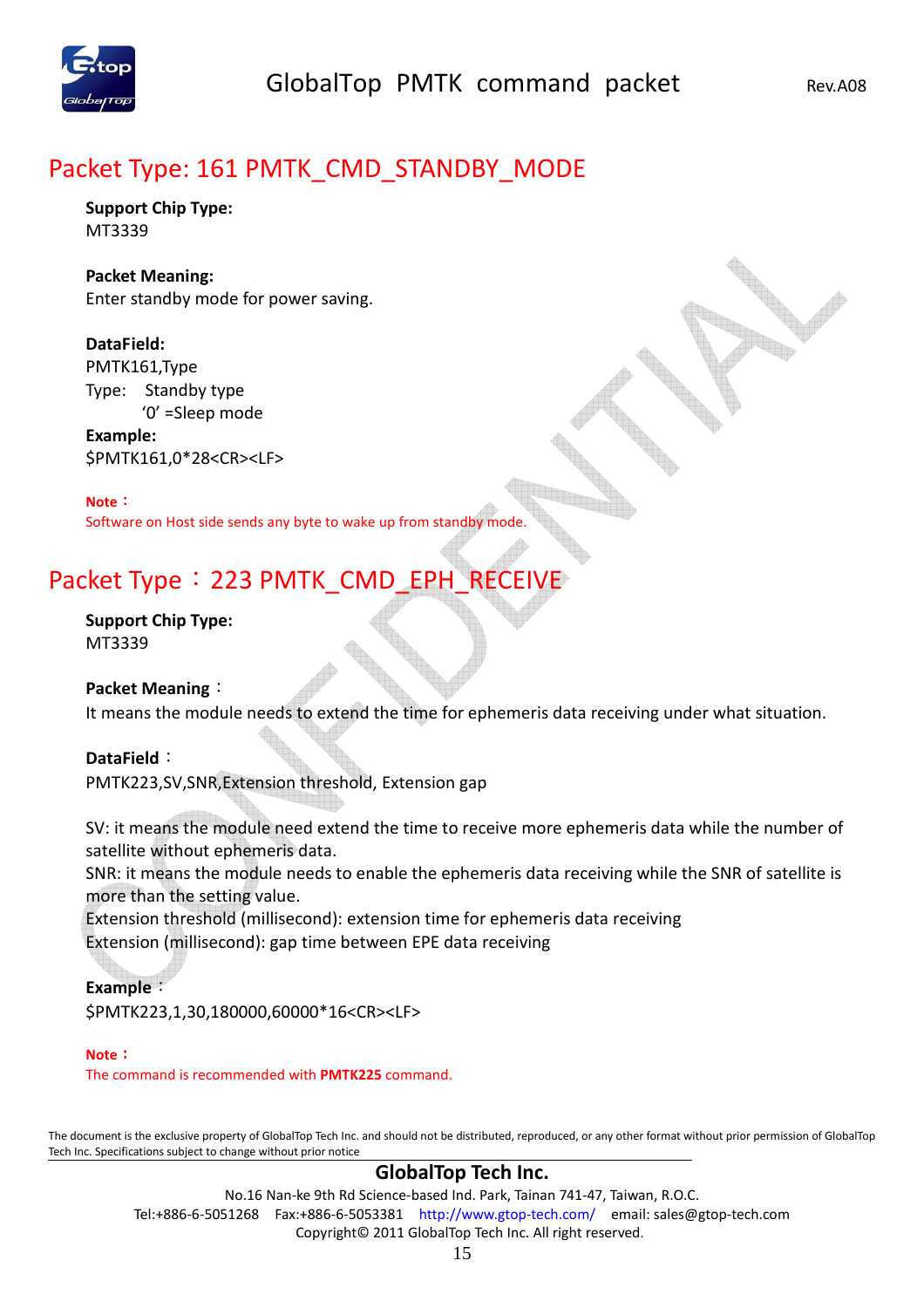# Packet Type: 225 PMTK\_CMD\_PERIODIC\_MODE

#### **Support Chip Type:**  MT3339

#### **Packet Meaning**:

Enter Standby or Backup mode for power saving.

#### **DataField**:

PMTK225,Type,First Run time,First Sleep time, Second run time,Second sleep time

#### Type: operation mode

- '0' = go back to normal mode
- '1' = backup type of periodic mode
- '2' = standby type of periodic mode
- '8' = AlwaysLocate<sup>TM</sup> standby mode
- '9' = AlwaysLocate<sup>TM</sup> backup mode

First Run time (millisecond): operation time

First Sleep time (millisecond): sleep time

Second run time (millisecond): it use for cold boot condition

Second sleep time (millisecond): it use for cold boot condition

#### **Example**:

\$PMTK225,1,3000,12000,18000,72000\*16<CR><LF> \$PMTK225,8\*23<CR><LF> \$PMTK225,9\*22<CR><LF> \$PMTK225,0\*2B<CR><LF>

#### **Note**:

- 1. The purpose of second run time and sleep time can let module to catch more satellite ephemeris data in cold boot condition. The value of them can be null. Then it will use the first run time and sleep time for ephemeris data receiving.
- 2. AlwaysLocate $^{TM}$  is an intelligent controller of MT3339 periodic mode. Depending on the environment and motion conditions, MT3339 can adaptive adjust the on/off time to achieve balance of positioning accuracy and power consumption

# Packet Type: 286 PMTK\_CMD\_AIC\_MODE

**Support Chip Type:**  MT3339

#### **Packet Meaning**:

Active Interference Cancellation (AIC) feature provides effective narrow-band interference and jamming elimination.

The document is the exclusive property of GlobalTop Tech Inc. and should not be distributed, reproduced, or any other format without prior permission of GlobalTop Tech Inc. Specifications subject to change without prior notice

#### **GlobalTop Tech Inc.**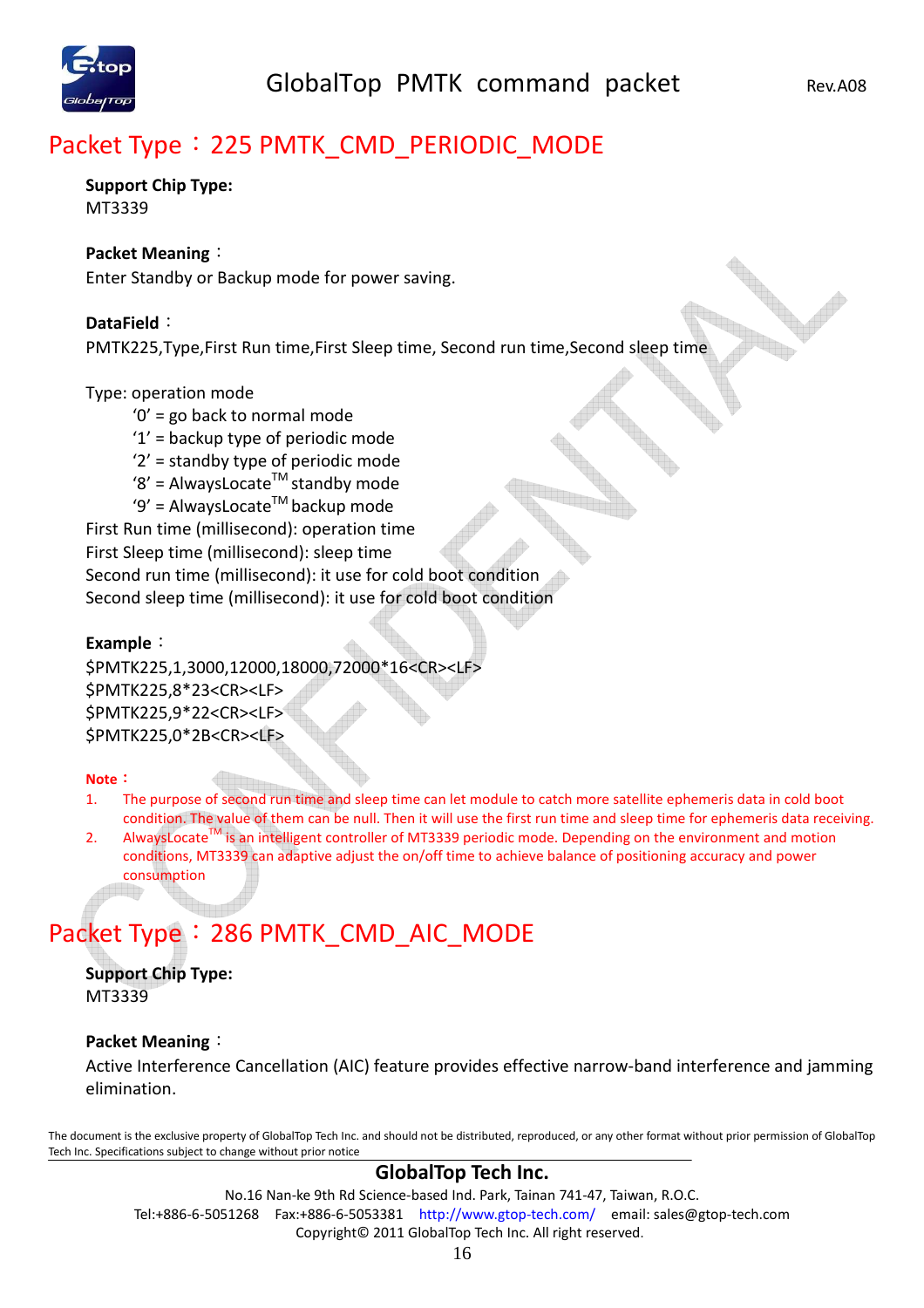

**DataField**: PMTK286,Mode Mode: '0' = disable AIC function '1' = enable AIC function **Example**:

\$PMTK286,1\*23<CR><LF>

#### **Note**:

The AIC function is enabled for default setting.

# Packet Type: 291 PMTK\_CMD\_BACKUP\_MODE

**Support Chip Type:**  MT3339

#### **Packet Meaning:**

Enter backup mode for power saving.

#### **DataField**:

PMTK291,Type,0,RTCWakeup,Mode Type:

 '7' = Power saving mode with sensor and RTC timer functions RTCWakeup (millisecond): Enable RTC wake up with timer setting Maximal value is 518,400,000 millisecond (6 days)

#### Mode:

'1' = Backup mode

#### **Example**:

\$PMTK291,7,0,10000,1\*3F<CR><LF>

The document is the exclusive property of GlobalTop Tech Inc. and should not be distributed, reproduced, or any other format without prior permission of GlobalTop Tech Inc. Specifications subject to change without prior notice

#### **GlobalTop Tech Inc.**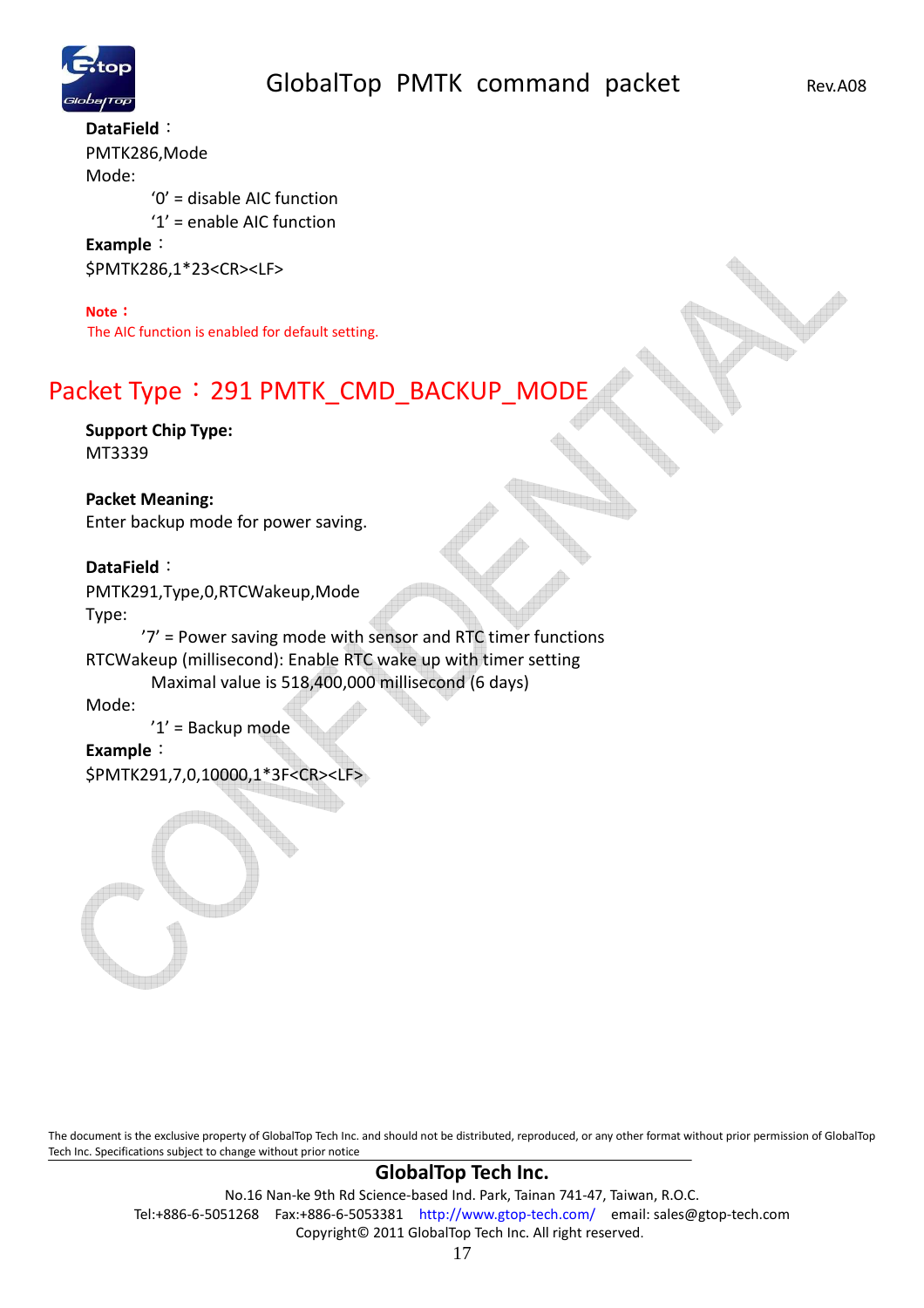

# Packet Type: 869 PMTK\_CMD\_EASY\_ENABLE

### **Support Chip Type:**

MT3339

#### **Packet Meaning**:

Enable or disable EASY function. Query if EASY is enabled or disabled

#### **DataField**:

PMTK869,CmdType,Enable CmdType:

- $'0'$  = Query
- '1' = Set
- '2' = Result for Query operation

#### Enable:

- $'0'$  = disable
- $'1'$  = enable

#### **Example**:

To query if EASY is enabled or disabled, use \$PMTK869,0\*29<CR><LF> If EASY is disabled, the receiver returns \$PMTK869,2,0\*37<CR><LF>

#### **Note**:

The EASY function is enabled for default setting.

The document is the exclusive property of GlobalTop Tech Inc. and should not be distributed, reproduced, or any other format without prior permission of GlobalTop Tech Inc. Specifications subject to change without prior notice

#### **GlobalTop Tech Inc.**